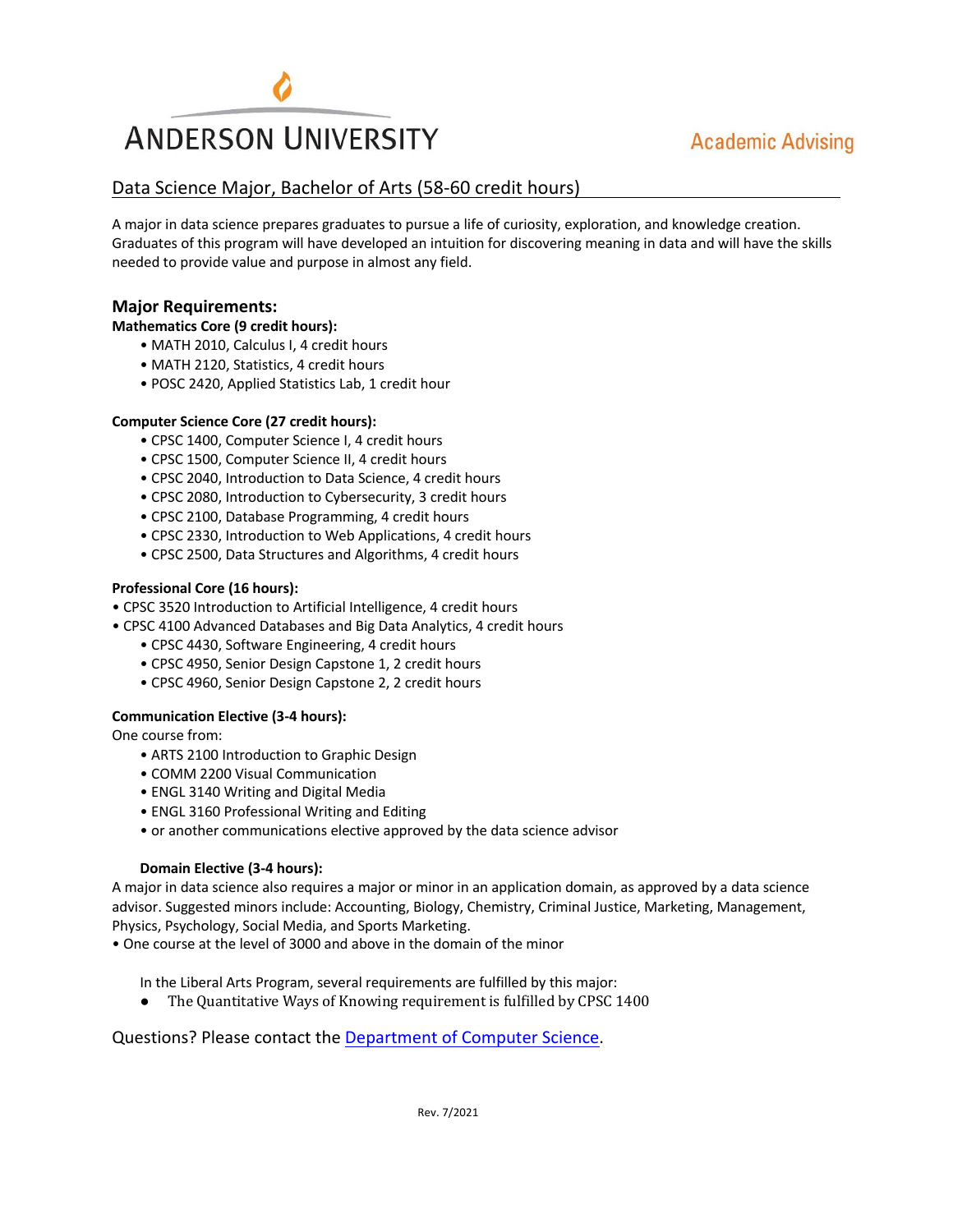

- One Writing Intensive requirement is fulfilled by CPSC 4950
- The Speaking Intensive requirement and the Experiential Learning requirement is fulfilled by CPSC 4960

| <b>Natural Sciences</b><br><b>BIOL 4050 Genetics</b><br><b>CHEM 3100 Analytical Chemistry</b><br>CHEM 4110 Thermodynamics and Kinetics<br><b>ENGR 4120 Computational Mechanics</b><br>PHYS 4220 Computational Physics | <b>Falls School of Business</b><br><b>ACCT 3110 Managerial Accounting</b><br>BSNS 2450 Business and Economic Data Analysis<br><b>BSNS 3240 Operations Management</b><br>MATH 3400 Mathematics of Finance |
|-----------------------------------------------------------------------------------------------------------------------------------------------------------------------------------------------------------------------|----------------------------------------------------------------------------------------------------------------------------------------------------------------------------------------------------------|
| <b>PHYS 4410 Statistical Mechanics</b>                                                                                                                                                                                |                                                                                                                                                                                                          |
|                                                                                                                                                                                                                       |                                                                                                                                                                                                          |
| Social Sciences<br>SOCI 3700 Introduction to Social Research<br>POSC 3140 Elections, Public Opinion, and<br>Democracy<br>PSYC 3240 Experimental Design                                                                | <b>Humanities</b><br>BIBL 2050 Methods in Biblical Exegesis<br>HIST 2300 Historical Inquiry<br><b>RLGN 3120 Current Issues in Christian Ethics</b>                                                       |

*Suggested domain elective courses:*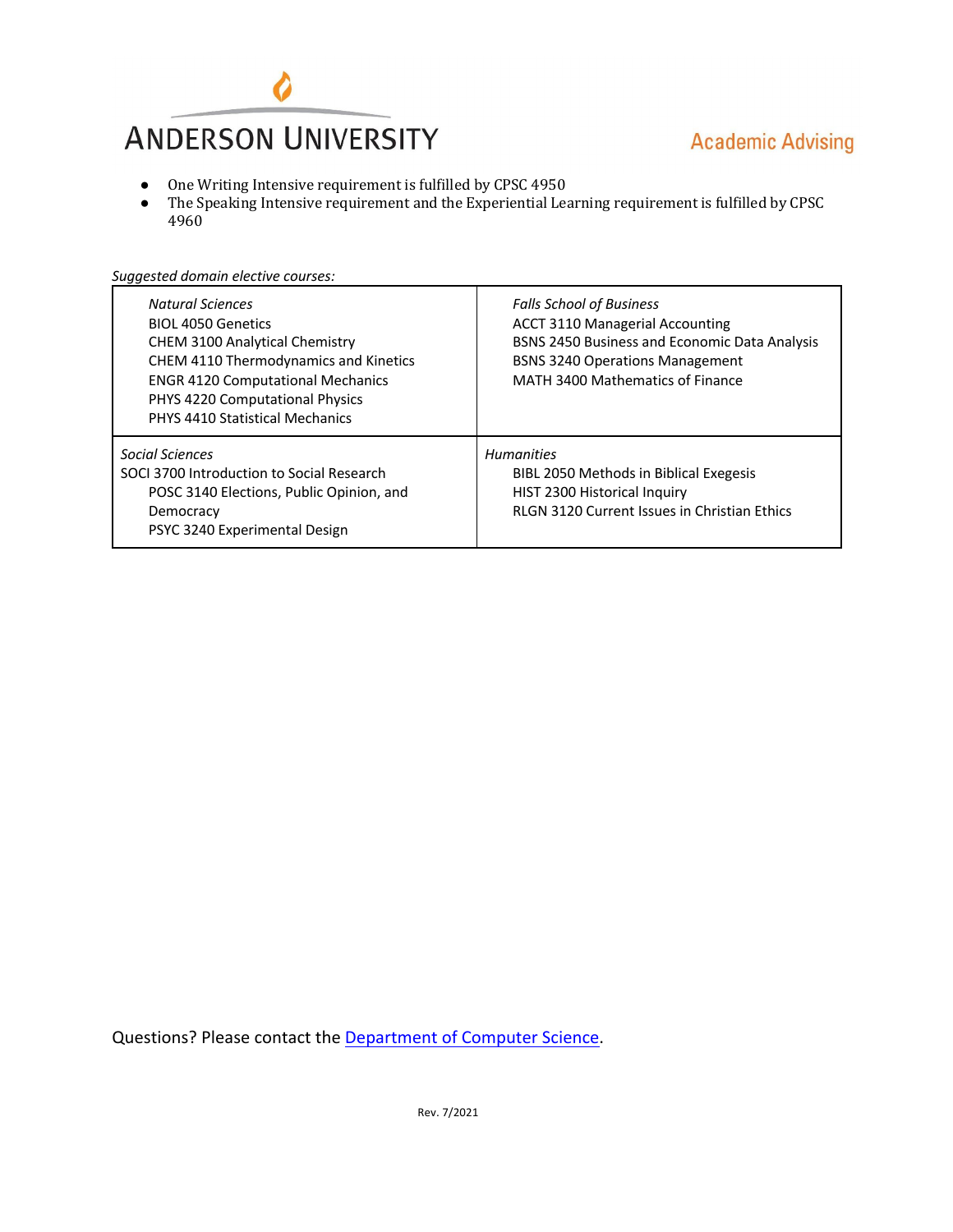

Proposed Course Sequence:

|         | Freshman: CPSC 1400, 2040, MATH 2010; CPSC 1500, MATH 2120, POSC 2420 |
|---------|-----------------------------------------------------------------------|
|         | Sophomore: CPSC 2100, 2500, Minor 1; CPSC 2330, Minor 2               |
| Junior: | CPSC 2080, 4430, Minor 3;                                             |
|         | CPSC 3520 or CPSC 4100, Communication Elective, Domain Elective       |
| Senior: | CPSC 4950: CPSC 4960. CPSC 3520 or CPSC 4100                          |

### Data Science Major, Bachelor of Arts Suggested Course Sequence, 4 year plan

| <b>SEMESTER 1</b>                 |           | <b>SEMESTER 2</b>                       |           |
|-----------------------------------|-----------|-----------------------------------------|-----------|
| <b>CPSC 1400</b>                  | 4 Hours   | <b>CPSC 1500</b>                        | 4 Hours   |
| <b>CPSC 2040</b>                  | 4 Hours   | <b>MATH 2120</b>                        | 4 Hours   |
| <b>MATH 2010</b>                  | 4 Hours   | <b>POSC 2420</b>                        | 1 Hour    |
| <b>ENGL 1100/ENGL 1110</b>        | 3-4 Hours | <b>ENGL 1120</b>                        | 3 Hours   |
| <b>LART 1050</b>                  | 1 Hour    | <b>Foreign Language</b>                 | 4 Hours   |
| 16-17, 16                         |           |                                         |           |
| <b>SEMESTER 3</b>                 |           | <b>SEMESTER 4</b>                       |           |
| <b>CPSC 2100</b>                  | 4 Hours   | <b>CPSC 2330</b>                        | 4 Hours   |
| <b>CPSC 2500</b>                  | 4 Hours   | Minor $2***$                            | 3-4 Hours |
| Minor 1***                        | 3-4 Hours | <b>COMM 1000</b>                        | 3 Hours   |
| <b>BIBL 2000</b>                  | 3 Hours   | <b>Scientific Ways of Knowing</b>       | 4 Hours   |
| <b>Personal Wellness</b>          | 2 Hours   |                                         |           |
| 16, 14                            |           |                                         |           |
| <b>SEMESTER 5</b>                 |           | <b>SEMESTER 6</b>                       |           |
| <b>CPSC 2080</b>                  | 3 Hours   | CPSC 3520 (alt years)**                 | 4 Hours   |
| <b>CPSC 4430</b>                  | 4 Hours   | <b>Communication Elective</b>           | 3-4 Hours |
| Minor 3***                        | 3-4 Hours | <b>Domain Elective</b>                  | 3-4 Hours |
| <b>Christian Ways of Knowing</b>  | 4 Hours   | <b>Global Ways of Knowing + WI</b>      | 3 Hours   |
|                                   |           | <b>Additional Class</b>                 | 3 Hours   |
| 14-15, 16-18                      |           |                                         |           |
| <b>SEMESTER 7</b>                 |           | <b>SEMESTER 8</b>                       |           |
| <b>CPSC 4950</b>                  | 2 Hours   | <b>CPSC 4960</b>                        | 2 Hours   |
| Social/Behavioral Ways of Knowing | 3 Hours   | CPSC 4100 (alt years)**<br>4 Hours      |           |
| <b>Aesthetic Ways of Knowing</b>  | 3 Hours   | <b>Civic Ways of Knowing</b><br>3 Hours |           |

Additional Class **3 Hours** 3 Hours Additional Class 2 Hours

14, 14

\*\*CPSC 3520 and CPSC 4100 are offered alternate years, and can be taken Semester 6 or 8. \*\*\*A minor is required.

Additional Class **3 Hours** 3 Hours Additional Class 3 Hours 3 Hours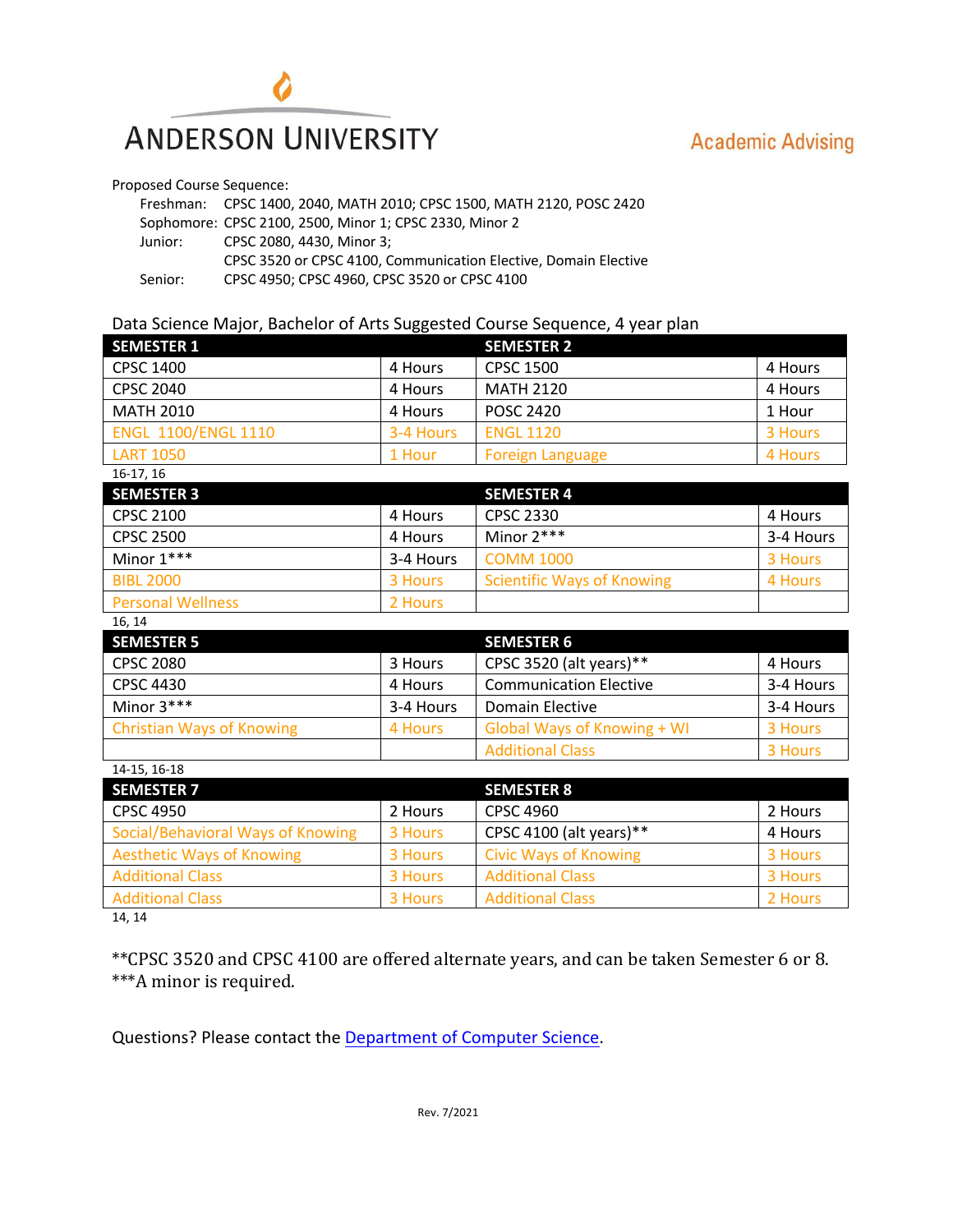

Proposed Course Sequence:

Freshman: CPSC 1400, 2040, MATH 2010; CPSC 1500, MATH 2120, POSC 2420 Sophomore: CPSC 2100, 2500, Minor 1; CPSC 2330, CPSC 3520 or CPSC 4100, Minor 2 Junior: CPSC 2080, 4430, CPSC 4950, Minor 3;

CPSC 3520 or CPSC 4100, CPSC 4960,Communication Elective, Domain Elective

## Data Science Major, Bachelor of Arts Suggested Course Sequence, 3 year plan

| <b>SEMESTER 1</b>                 |           | <b>SEMESTER 2</b>                 |         |           |
|-----------------------------------|-----------|-----------------------------------|---------|-----------|
| <b>CPSC 1400</b>                  | 4 Hours   | <b>CPSC 1500</b>                  |         | 4 Hours   |
| <b>CPSC 2040</b>                  | 4 Hours   | <b>MATH 2120</b>                  |         | 4 Hours   |
| <b>MATH 2010</b>                  | 4 Hours   | <b>POSC 2420</b>                  |         |           |
| <b>ENGL 1100/ENGL 1110</b>        | 3-4 Hours | <b>ENGL 1120</b>                  |         | 3 Hours   |
| <b>LART 1050</b>                  | 1 Hour    | <b>Foreign Language</b>           |         | 4 Hours   |
| 16-17, 16                         |           |                                   |         |           |
| <b>SUMMER 1</b>                   |           |                                   |         |           |
| <b>Aesthetic Ways of Knowing</b>  |           |                                   | 3 Hours |           |
| <b>Additional Classes</b>         |           |                                   | 6 Hours |           |
| 9                                 |           |                                   |         |           |
| <b>SEMESTER 3</b>                 |           | <b>SEMESTER 4</b>                 |         |           |
| <b>CPSC 2100</b>                  | 4 Hours   | <b>CPSC 2330</b>                  |         | 4 Hours   |
| <b>CPSC 2500</b>                  | 4 Hours   | CPSC 3520 (alt years)**           |         | 4 Hours   |
| Minor 1***                        | 3-4 Hours | Minor 2***                        |         | 3-4 Hours |
| <b>BIBL 2000</b>                  | 3 Hours   | <b>COMM 1000</b>                  |         | 3 Hours   |
| <b>Personal Wellness</b>          | 2 Hours   | <b>Scientific Ways of Knowing</b> |         | 4 Hours   |
| 16-17, 18                         |           |                                   |         |           |
| <b>SUMMER 2</b>                   |           |                                   |         |           |
| <b>Civic Ways of Knowing</b>      |           | 3 Hours                           |         |           |
| Social/Behavioral Ways of Knowing |           |                                   | 3 Hours |           |
| <b>Additional Class</b>           |           | 3 Hours                           |         |           |
| 9                                 |           |                                   |         |           |
| <b>SEMESTER 5</b>                 |           | <b>SEMESTER 6</b>                 |         |           |
| <b>CPSC 4950</b>                  | 2 Hours   | <b>CPSC 4960</b>                  |         | 2 Hours   |
| <b>CPSC 2080</b>                  | 3 Hours   | CPSC 4100 (alt years)**           |         | 4 Hours   |
| <b>CPSC 4430</b>                  | 4 Hours   | <b>Communication Elective</b>     |         | 3-4 Hours |
| Minor 3***                        | 3-4 Hours | <b>Domain Elective</b>            |         | 3-4 Hours |

18, 18

\*\*CPSC 3520 and CPSC 4100 are offered alternate years, and can be taken Semester 6 or 8.

Christian Ways of Knowing **3 Hours** Global Ways of Knowing + WI 3 Hours Additional Class **3 Hours** 3 Hours Additional Class 3 Hours 3 Hours